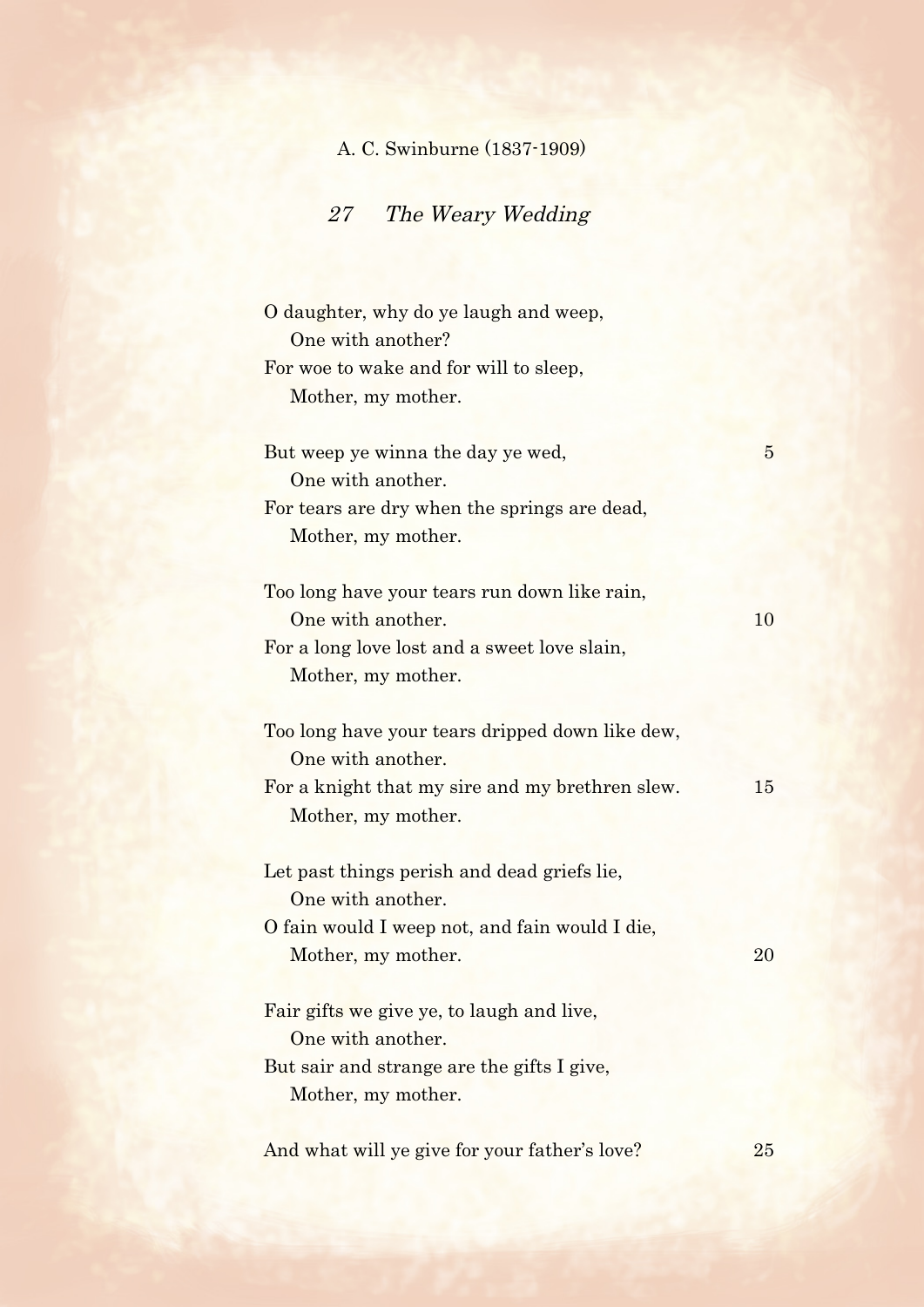| One with another.                             |    |
|-----------------------------------------------|----|
| Fruits full few and thorns enough,            |    |
| Mother, my mother.                            |    |
| And what will ye give for your mother's sake? |    |
| One with another.                             | 30 |
| Tears to brew and tares to bake,              |    |
| Mother, my mother.                            |    |
| And what will ye give your sister Jean?       |    |
| One with another.                             |    |
| A bier to build and a babe to wean,           | 35 |
| Mother, my mother.                            |    |
| And what will ye give your sister Nell?       |    |
| One with another.                             |    |
| The end of life and beginning of hell,        |    |
| Mother, my mother.                            | 40 |
| And what will ye give your sister Kate?       |    |
| One with another.                             |    |
| Earth's door and hell's gate,                 |    |
| Mother, my mother.                            |    |
| And what will ye give your brother Will?      | 45 |
| One with another.                             |    |
| Life's grief and world's ill,                 |    |
| Mother, my mother.                            |    |
| And what will ye give your brother Hugh?      |    |
| One with another.                             | 50 |
| A bed of turf to turn into,                   |    |
| Mother, my mother.                            |    |
| And what will ye give your brother John?      |    |
| One with another.                             |    |
| The dust of death to feed upon,               | 55 |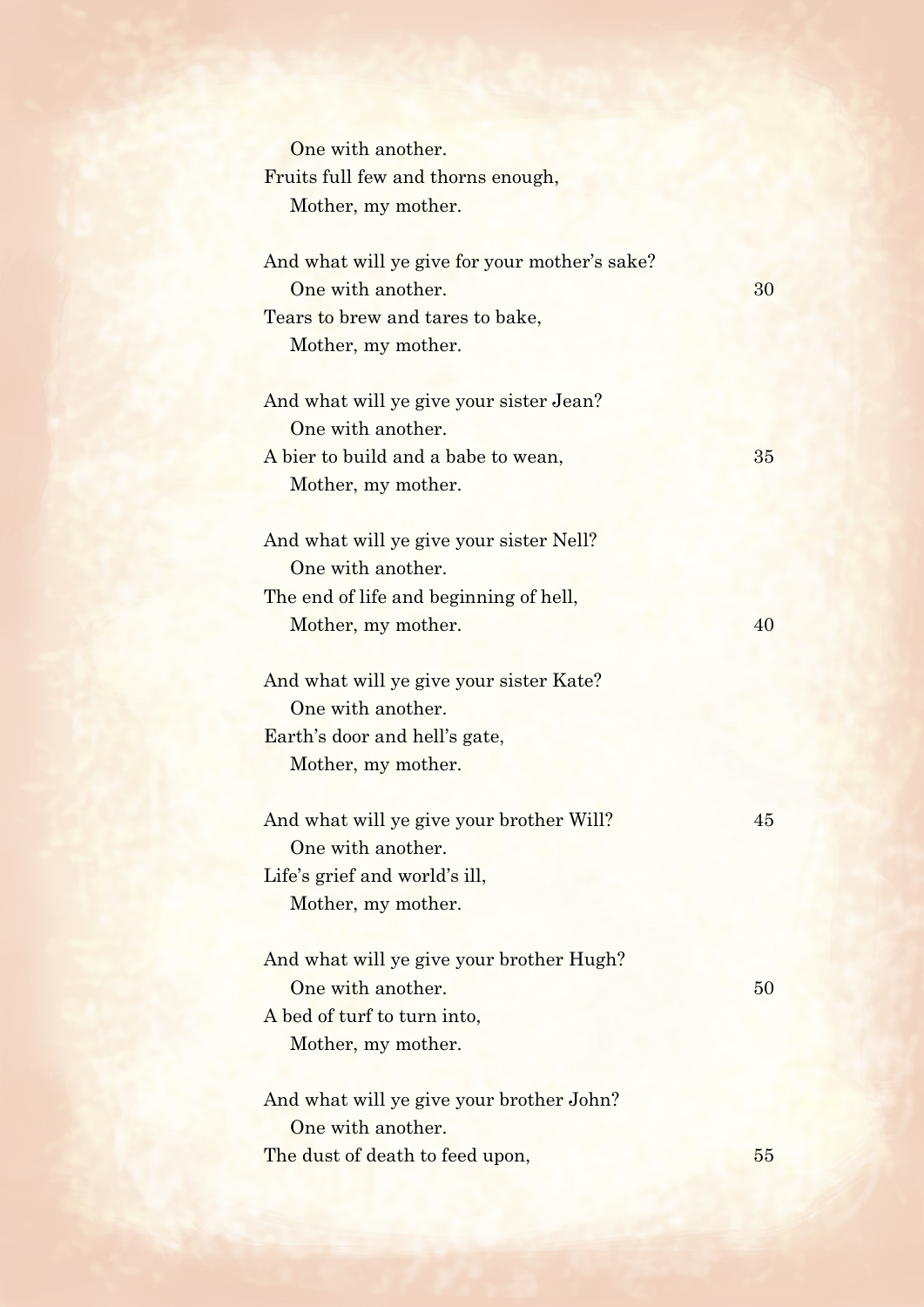Mother, my mother.

| And what will ye give your bauld bridegroom?<br>One with another. |    |
|-------------------------------------------------------------------|----|
| A barren bed and an empty room,                                   |    |
| Mother, my mother.                                                | 60 |
|                                                                   |    |
| And what will ye give your bride groom's friend?                  |    |
| One with another.                                                 |    |
| A weary foot to the weary end,                                    |    |
| Mother, my mother.                                                |    |
|                                                                   |    |
| And what will ye give your blithe bridesmaid?                     | 65 |
| One with another.                                                 |    |
| Grief to sew and sorrow to braid.                                 |    |
| Mother, my mother.                                                |    |
|                                                                   |    |
| And what will ye drink the day ye're wed?                         |    |
| One with another.                                                 | 70 |
| But ae drink of the wan well-head,                                |    |
| Mother, my mother.                                                |    |
| And whatten a water is that to draw?                              |    |
| One with another.                                                 |    |
| We maun drae thereof a', we maun drink thereof a',                | 75 |
| Mother, my mother.                                                |    |
|                                                                   |    |
| And what shall ye pu' where the well rins deep?                   |    |
| One with another.                                                 |    |
| Green herb of death, fine flower of sleep,                        |    |
| Mother, my mother.                                                | 80 |
|                                                                   |    |
| Are there ony fishes that swim therein?                           |    |
| One with another.                                                 |    |
| The white fish grace, and the red fish sin,                       |    |
|                                                                   |    |

Mother, my mother.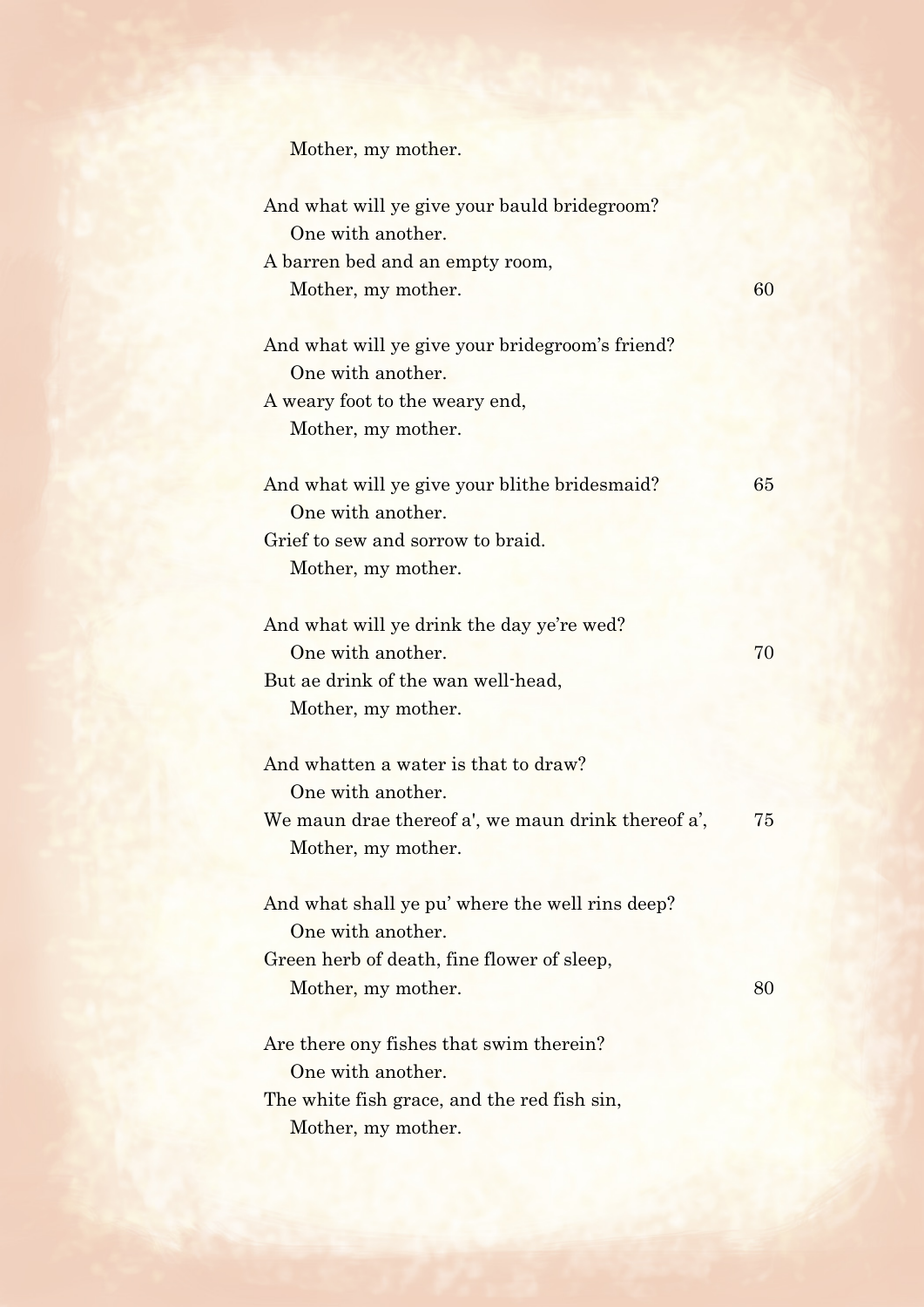| Are there ony birds that sing thereby?              | 85  |
|-----------------------------------------------------|-----|
| One with another.                                   |     |
| O when they come thither they sing till they die,   |     |
| Mother, my mother.                                  |     |
| Is there ony draw-bucket to that well-head?         |     |
| One with another.                                   | 90  |
| There's a wee well-bucket hangs low by a thread,    |     |
| Mother, my mother.                                  |     |
| And whatten a thread is that to spin?.              |     |
| One with another.                                   |     |
| It's green for grace, and it's black for sin,       | 95  |
| Mother, my mother.                                  |     |
| And what will ye strew on your bride-chamber floor? |     |
| One with another.                                   |     |
| But one strewing and no more,                       |     |
| Mother, my mother.                                  | 100 |
| And whatten a strewing shall that one be?           |     |
| One with another.                                   |     |
| The dust of earth and sand of the sea,              |     |
| Mother, my mother.                                  |     |
| And what will ye take to build your bed?            | 105 |
| One with another.                                   |     |
| Sighing and shame and the bones of the dead,        |     |
| Mother, my mother.                                  |     |
| And what will ye wear for your wedding gown?        |     |
| One with another.                                   | 110 |
| Grass for the green and dust for the brown,         |     |
| Mother, my mother.                                  |     |
| And what will ye wear for your wedding lace?        |     |
| One with another.                                   |     |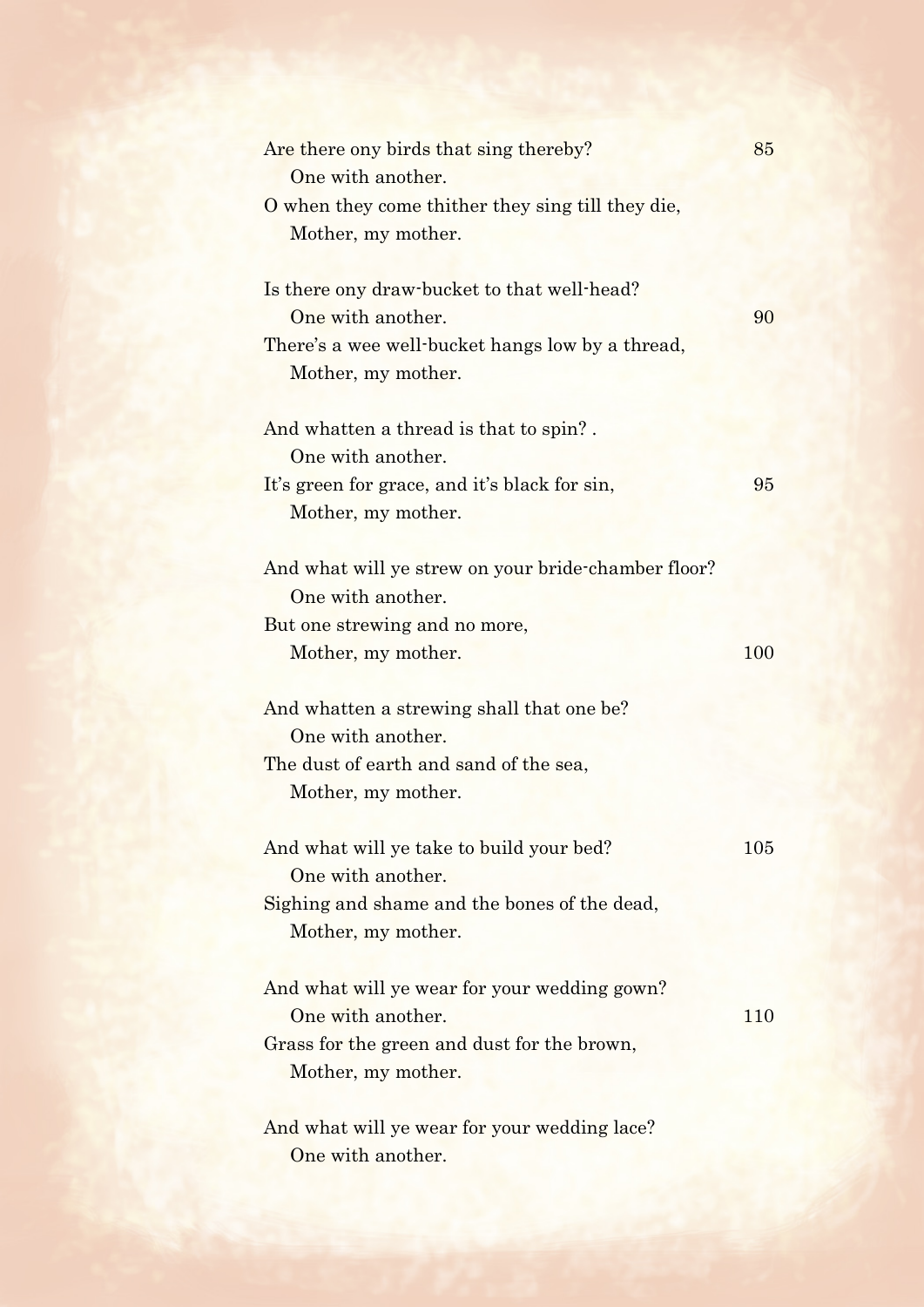| A heavy heart and a hidden face.<br>Mother, my mother.                                                  | 115 |
|---------------------------------------------------------------------------------------------------------|-----|
| And what will ye wear for a wreath to your head?<br>One with another.                                   |     |
| Ash for the white and blood for the red,<br>Mother, my mother.                                          | 120 |
| And what will ye wear for your wedding ring?<br>One with another.<br>A weary thought for a weary thing, |     |
| Mother, my mother.                                                                                      |     |
| And what shall the chimes and the bell-ropes play?<br>One with another.                                 | 125 |
| A weary tune on a weary day,<br>Mother, my mother.                                                      |     |
| And what shall be sung for your wedding song?<br>One with another.                                      | 130 |
| A weary word of a weary wrong,<br>Mother, my mother.                                                    |     |
| The world's way with me runs back,<br>One with another.                                                 |     |
| Wedded in white and buried in black,<br>Mother, my mother.                                              | 135 |
| The world's day and the world's night,<br>One with another,                                             |     |
| Wedded in black and buried in white,<br>Mother, my mother.                                              | 140 |
| The world's bliss and the worlds teen,<br>One with another,                                             |     |
| It's red for white and it's black for green,<br>Mother, my mother.                                      |     |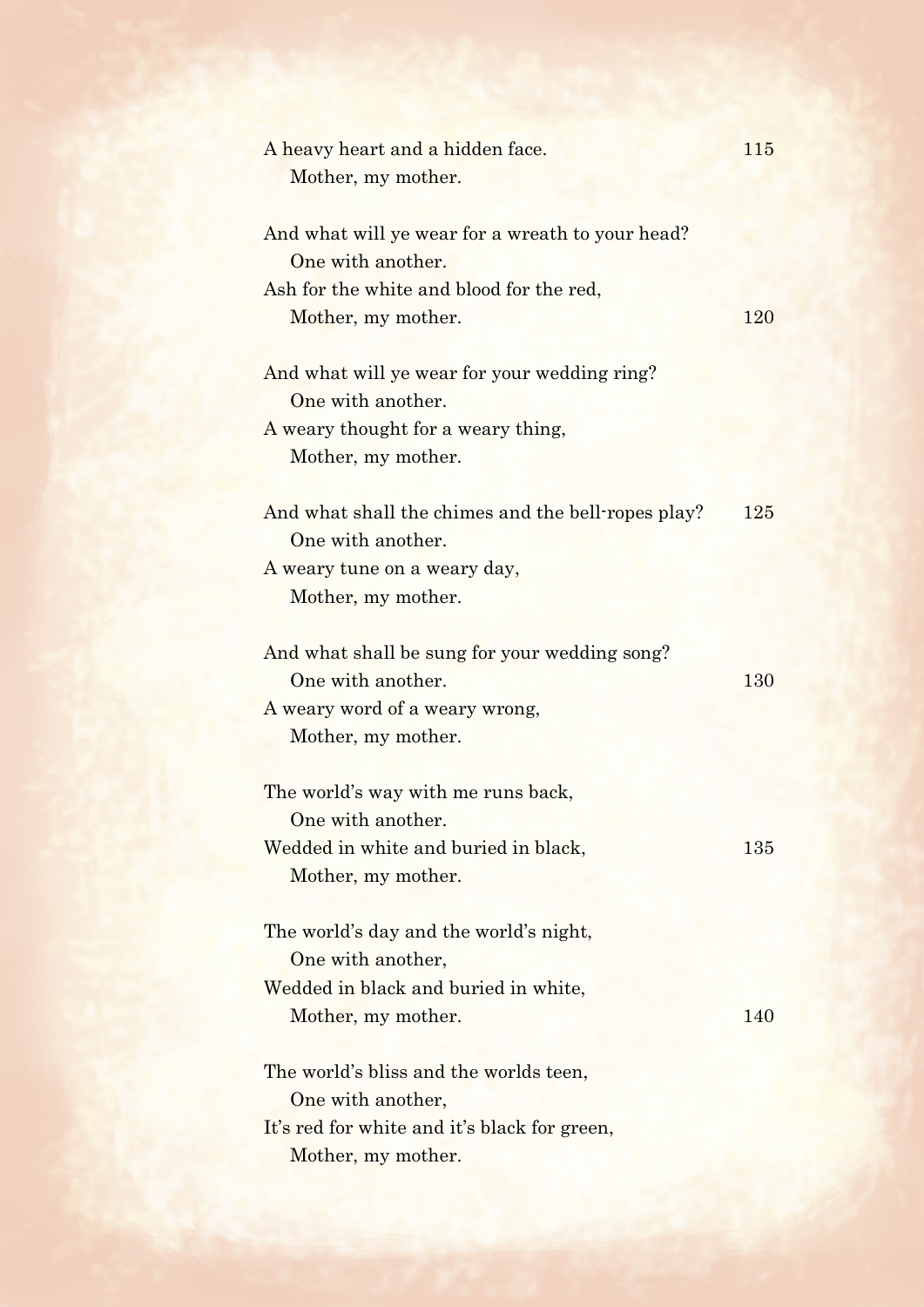| The world's will and the world's way,<br>One with another,        | 145 |
|-------------------------------------------------------------------|-----|
| It's sighing for night and crying for day,                        |     |
| Mother, my mother.                                                |     |
| The world's good and the world's worth,                           |     |
| One with another,<br>It's earth to flesh and it's flesh to earth, | 150 |
| Mother, my mother.                                                |     |
| $\ast$<br>*<br>$\ast$<br>$\ast$<br>$\ast$                         |     |
| When she came out at the kirkyard gate,                           |     |
| (One with another)                                                |     |
| The bridegroom's mother was there in wait.                        | 155 |
| (Mother, my mother).                                              |     |
| O mother, where is my great green bed,                            |     |
| (One with another)                                                |     |
| Silk at the foot and gold at the head,                            |     |
| Mother, my mother?                                                | 160 |
| Yea, it is ready, the silk and the gold,                          |     |
| One with another,                                                 |     |
| But line it well that I lie not cold,                             |     |
| Mother, my mother.                                                |     |
| She laid her cheek to the velvet and vair,                        | 165 |
| One with another;                                                 |     |
| She laid her arms up under her hair,                              |     |
| (Mother, my mother.)                                              |     |
| Her gold hair fell through her arms fu' low,                      |     |
| One with another.                                                 | 170 |
| Lord God, bring me out of woe!                                    |     |
| (Mother, my mother.)                                              |     |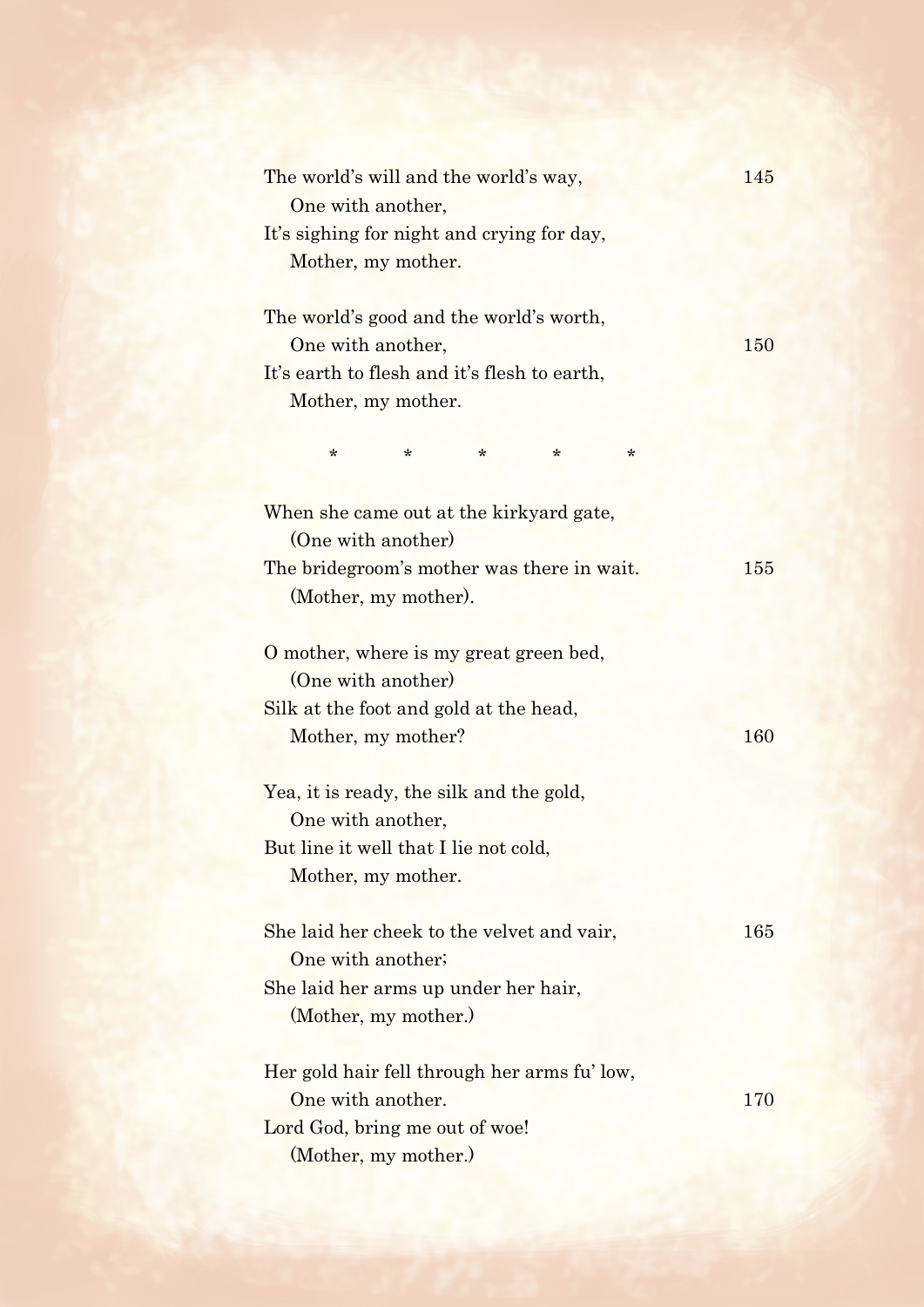| Her gold hair fell in the gay reeds green,      |     |
|-------------------------------------------------|-----|
| One with another:                               |     |
| Lord God, bring me out of teen!                 | 175 |
| (Mother, my mother.)                            |     |
| $\star$<br>*<br>$\star$<br>$^\star$<br>$^\star$ |     |
|                                                 |     |
| O mother, where is my lady gone?.               |     |
| (One with another.)                             |     |
| In the bride-chamber she makes sore moan:       |     |
| (Mother, my mother.)                            | 180 |
| Her hair falls over the velvet and vair,        |     |
| (One with another)                              |     |
| Her great soft tears fall over her hair.        |     |
| (Mother, my mother.)                            |     |
| When he came into the bride's chamber,          | 185 |
| (One with another)                              |     |
| Her hands were like pale yellow amber.          |     |
| (Mother, my mother.)                            |     |
| Her tears made specks in the velvet and vair,   |     |
| (One with another)                              | 190 |
| The seeds of the reeds made specks in her hair. |     |
| (Mother, my mother.)                            |     |
| He kissed her under the gold on her head;       |     |
| (One with another)                              |     |
| The lids of her eyes were like cold lead,       | 195 |
| (Mother, my mother.)                            |     |
| He kissed her under the fall of her chin;       |     |
| (One with another)                              |     |
| There was right little blood therein.           |     |
| (Mother, my mother.)                            | 200 |
|                                                 |     |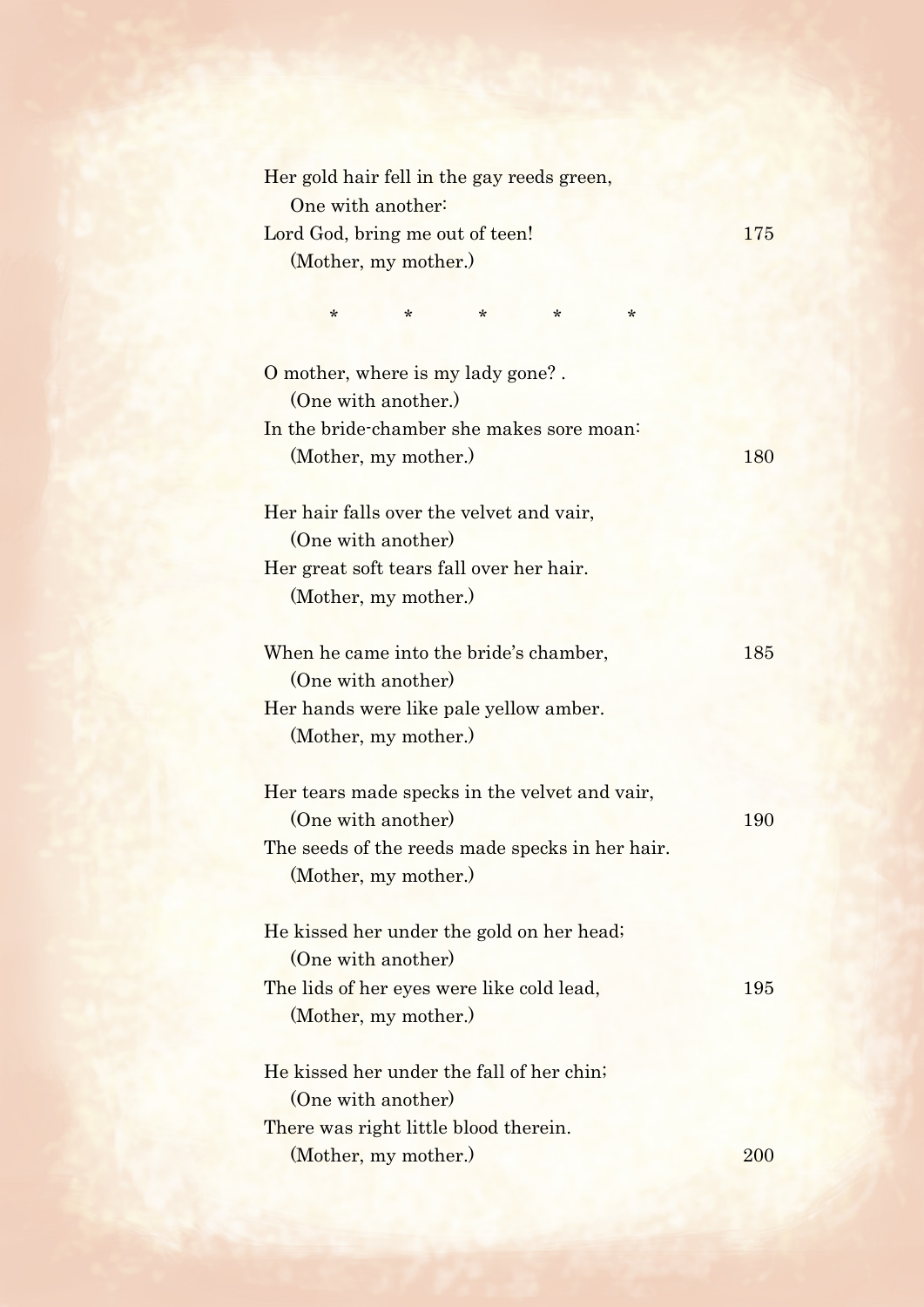| He kissed her under her shoulder sweet;       |     |
|-----------------------------------------------|-----|
| (One with another)                            |     |
| Her throat was weak, with little heat.        |     |
| (Mother, my mother.)                          |     |
|                                               |     |
| He kissed her down by her breast-flowers red, | 205 |
| One with another;                             |     |
| They were like river-flowers dead.            |     |
| (Mother, my mother.)                          |     |
| What ails you now o' your weeping, wife?      |     |
| (One with another.)                           | 210 |
| It ails me sair o' my very life.              |     |
| (Mother, my mother).                          |     |
|                                               |     |
| What ails you now o' your weary ways?         |     |
| (One with another.)                           |     |
| It ails me sair o' my long life-days.         | 215 |
| (Mother, my mother.)                          |     |
|                                               |     |
| Nay, ye are young, ye are over fair.          |     |
| (One with another.)                           |     |
| Though I be young, what needs ye care?        |     |
| (Mother, my mother.)                          | 220 |
| Nay, ye are fair, ye are over sweet.          |     |
| (One with another.)                           |     |
| Though I be fair, what needs ye greet?        |     |
| (Mother, my mother.)                          |     |
|                                               |     |
| Nay, ye are mine while I hold my life.        | 225 |
| (One with another.)                           |     |
| O fool, will ye marry the worm for a wife?    |     |
| (Mother, my mother.)                          |     |
|                                               |     |

Nay, ye are mine while I have my breath.